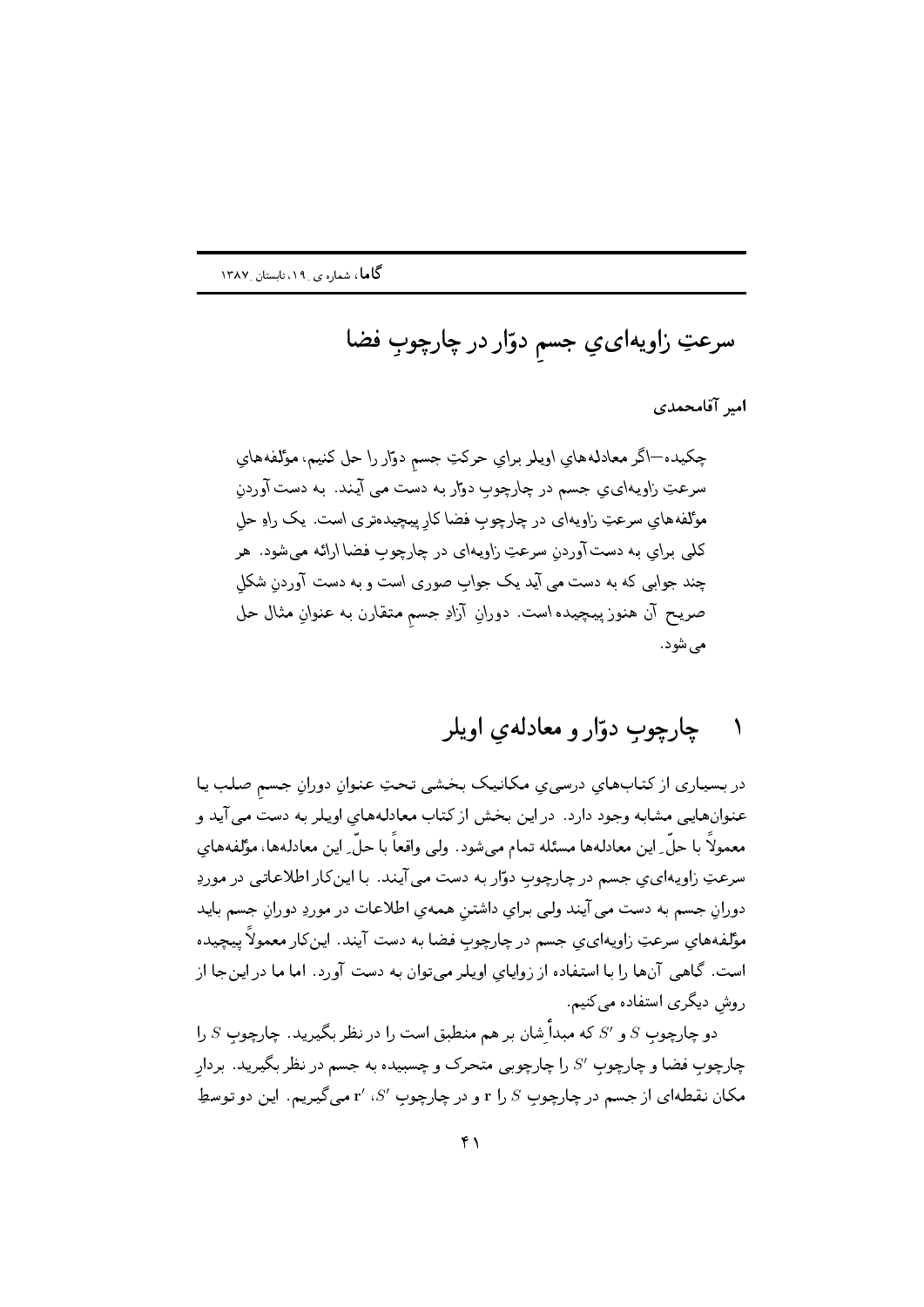ماتریس  $R$  به هم مربوط اند.

$$
\mathbf{r} = R \mathbf{r}'.\tag{1}
$$

طول بردار مکان هر نقطه در دو چارچوب یکی است. پس

$$
\tilde{\mathbf{r}}\mathbf{r} = \tilde{\mathbf{r}}'\mathbf{r}' = \tilde{\mathbf{r}}'\tilde{R}R\mathbf{r}', \quad \Rightarrow \quad \tilde{R}R = R\tilde{R} = \mathbb{1},\tag{2}
$$

که  $\tilde{R}$  ترانهاده $_2$  است. حالا ببینیم تغییراتِ زمانی $_2$  بردارِ مکان در دو چارچوب چهگونه به هم مربوط اند.

$$
\dot{\mathbf{r}} = \dot{R}\mathbf{r}' + R\dot{\mathbf{r}}'
$$
 (3)

فرض کردیم چارچوب 7
$$
S'
$$
 چسبیدہ به جسم است، پس 1 $t'$  و

$$
\dot{\mathbf{r}} = \dot{R} \mathbf{r}' = \dot{R}\tilde{R} \mathbf{r} =: \mathcal{A}\mathbf{r}.\tag{4}
$$

در این جا از 
$$
R\tilde{R} = n^{-1}\mathbf{r} = \tilde{R}\mathbf{r}
$$
 استفاده کردهایم. با مشتقگیری از  $R\tilde{R} = 1$  نتیجه میشود  
\n $R\tilde{R} + R\tilde{R} = 0.$  (5)

$$
\lambda := \dot{R} \tilde{R}
$$
 ستفاده از این رابطه نشان میدهیم که  $\dot{R} \tilde{R} =: A$  ماتریسی پادمتقارن است.

$$
\tilde{\mathcal{A}} = R\tilde{R} = R\dot{\tilde{R}} = -\dot{R}\tilde{R} = -\mathcal{A}
$$
\n(6)

با تعريفِ م
$$
\mathcal{A}_{jk} = -\frac{1}{2} \sum_{jk} \epsilon_{ijk} \mathcal{A}_{jk}
$$
ا  
$$
\mathcal{A} = \begin{pmatrix} 0 & -\omega_z & \omega_y \\ \omega_z & 0 & -\omega_x \\ -\omega_y & \omega_x & 0 \end{pmatrix}
$$
 (7)

و

$$
\dot{\mathbf{r}} = \mathcal{A}\mathbf{r} = \boldsymbol{\omega} \times \mathbf{r} \tag{8}
$$

$$
\dot{\mathbf{P}} = R\dot{\mathbf{P}}' + \dot{R}\mathbf{P}'
$$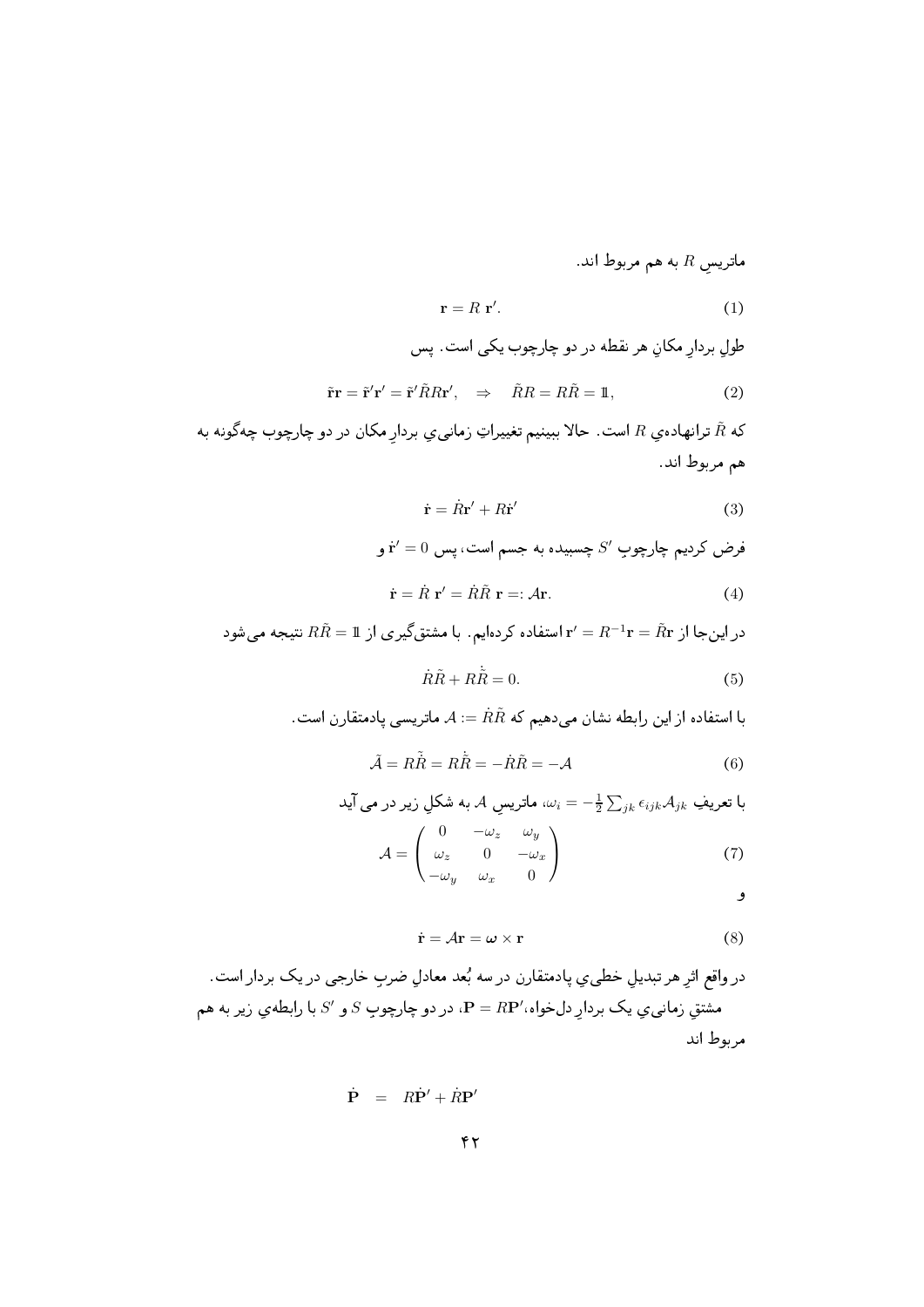$$
= R\dot{\mathbf{P}}' + \dot{R}\tilde{R}R\mathbf{P}' = R\dot{\mathbf{P}}' + \mathcal{A}\mathbf{P}
$$
  
\n
$$
= R\dot{\mathbf{P}}' + \boldsymbol{\omega} \times \mathbf{P}
$$
  
\n
$$
= R\dot{\mathbf{P}}' + R\boldsymbol{\omega}' \times R\mathbf{P}'
$$
  
\n
$$
= R(\dot{\mathbf{P}}' + \boldsymbol{\omega}' \times \mathbf{P}'),
$$
 (9)

که '*نه م*وَّلـفـههـاي نه در چـارچـوبِ 'S را مـی‹هـد. در بـه دسـت اوردنِ نـتـیـجـه از استفاده كردهايم. اين معادله براي تكانهي زاويهاى به صورت R $\bm{\omega}'\times R{\bf P}'=R(\bm{\omega}'\times{\bf P}')$  $^1$ زیر در مے آید  $^1$ 

$$
N = \dot{\mathbf{L}} = R(\dot{\mathbf{L}}' + \boldsymbol{\omega}' \times \mathbf{L}') N' = \dot{\mathbf{L}}' + \boldsymbol{\omega}' \times \mathbf{L}',
$$
 (10)

كه N مؤلفههاي گشتاورِ وارد به جسم در چارچوبِ S و 'N مؤلفههاي گشتاورِ وارد به جسم در چارچوب /S است. معادلهي اخير معادلهي اويلر است. اگر بتوانيم اين معادله را حل كنيم  > \*2( 9 0- 7; \$2 >;E ^ EE - 0 D  +O]  ${\mathcal A}$ مؤلفههاي سرعتِ زاويهاى در چارچوبِ  $S$  هنوز كارِ بسيار پيچيدهاى است. ديديم كه اثرِ روي هر بردارِ دلخواهي مثلِ P به صورتِ P × W = w است. اين رابطه را به صورتِ زير نيز ميتوان نوشت

$$
\mathcal{A}\mathbf{P} = \boldsymbol{\omega} \times \mathbf{P} = R\boldsymbol{\omega}' \times R\mathbf{P}'
$$
  
=  $R(\boldsymbol{\omega}' \times \mathbf{P}').$  (11)

ماتريسِ 'A را با 'A'**P :** $\omega' \times$  **تعر**يف مىكنيم. در اين صورت

$$
\mathcal{A}\mathbf{P} = R(\boldsymbol{\omega}' \times \mathbf{P}') = R\mathcal{A}'\mathbf{P}'
$$
  
=  $R\mathcal{A}'\tilde{R}\mathbf{P}.$  (12)

یس  $A = R \mathcal{A}'\tilde{R}$ . با استفاده از تعریفِ  $\tilde{R}\tilde{R}$ ،  $\mathcal{A}' = \tilde{R}\tilde{R}$  را می توانیم بر حسب  $R$  به دست آوریم این نتیجه در مراجع ۱ تا ۳ با روشِ دیگری به دست آمدهاند. رهیافتِ این مقاله به مسئله شبیهِ روشِ استفاده $^1$  $\sum_{i=1}^{n}$  . By  $\sum_{i=1}^{n}$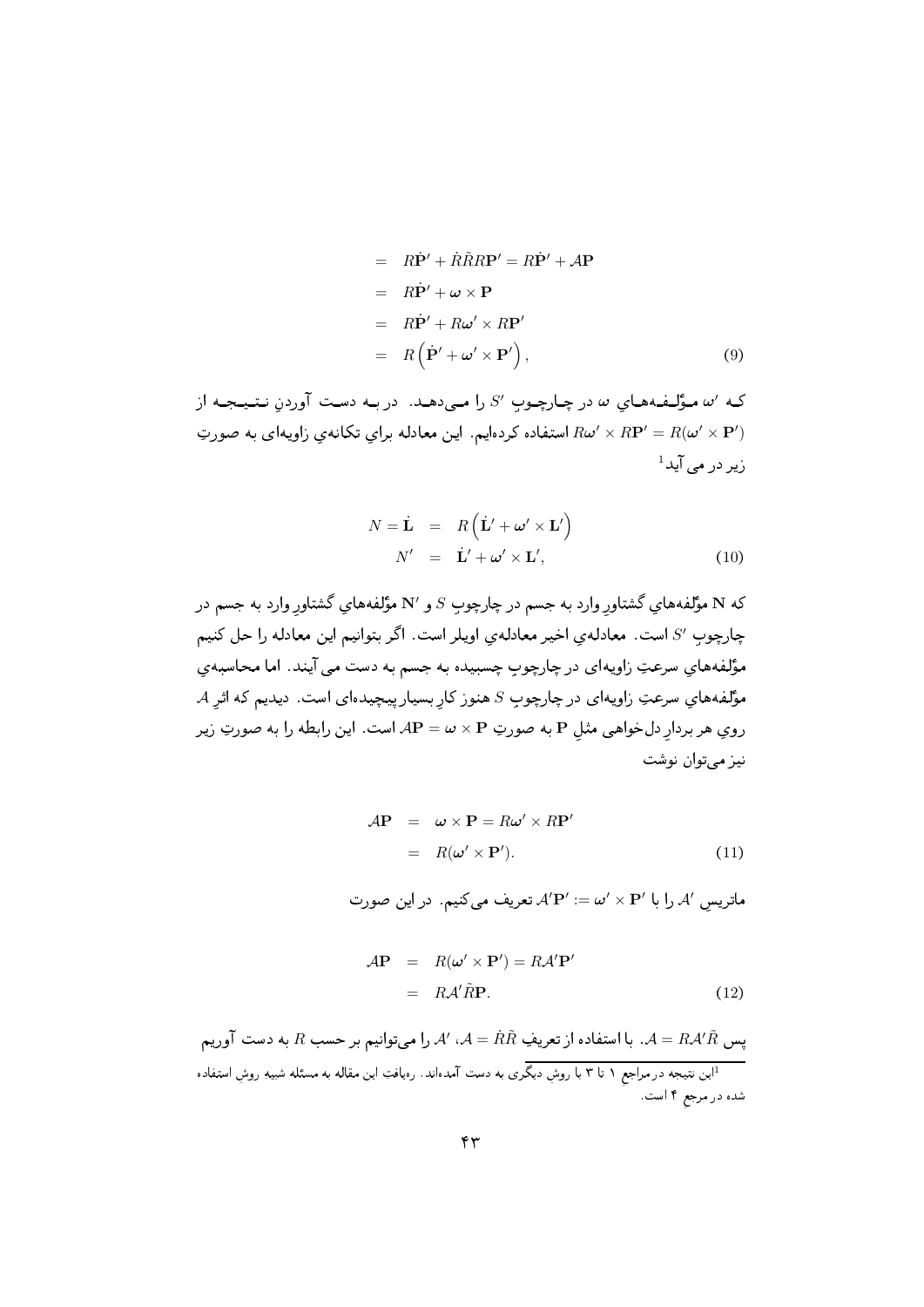$$
A' = \tilde{R}AR = \tilde{R}\tilde{R} \quad \downarrow \quad \tilde{R} = R\mathcal{A}'. \tag{13}
$$

همانطور كه ديديم با حل معادلهي اويلر علىالاصول 'له و به عبارتي 'A به دست مي آيد. معادله ي (13) معادله ي تحول زماني ي R است. با داشتن /A با حل اين معادله على الاصول ممکن است بتوانیم R و از آنجا  $\omega$  یعنی مؤلفههای سرعتِ زاویهای ی جسم در چارچوب فضا یعنبی S، را به دست آوریم. توجه کنید که معادلهی (13) یک معادلهی عملگری است. وقتبی که ⁄A به زمان بستگبی دارد، چون ⁄A ماتریس است، علبیالاصول ⁄A در زمانهای مختلف با هم جابهجا نمى شوند

$$
[\mathcal{A}'(t_1), \mathcal{A}'(t_2)] \neq 0. \tag{14}
$$

در دو حالت حلِ معادلهي (13) ساده است. وقتبي كه /A ثابت است. در اين حالت جواب معادلهی (13) به سادگی به دست می آید

$$
R(t) = R(0)e^{t\mathcal{A}'}.
$$
\n(15)

. در حالتبی خاصبی هم که . $\mathcal{A}'(t_1), \mathcal{A}'(t_2)]=0.$  باشد باز هم حل معادله $(13)$  ساده است. در واقع در این حالت نیز می توانیم با (t/) مثل یک عدد رفتار کنیم و جواب معادله عبارت است ا;

$$
R(t) = R(0) \exp\left(\int_0^t \mathcal{A}'(t')dt'\right). \tag{16}
$$

اما در حالت کلی که ⁄4 تابع زمان است و در زمانهای مختلف نمایش آن ماتریس هایی است كه با هم جابهجا نمي شوند، جواب معادلهي (13) به صورتِ زير مي شود

$$
R(t) = R(0) \text{ Texp}\left(\int_0^t \mathcal{A}'(t')dt'\right) \tag{17}
$$

منظور از Texp عملگر زمان مرتب است و نمادی برای خلاصه نویسی است و به صورتِ زیر تعريف مي شود

$$
\operatorname{Texp}\left(\int_0^t \mathcal{A}'(t')dt'\right) = \sum_k \int_0^t \mathrm{d}t'_1 \int_0^{t'_1} \mathrm{d}t'_2 \cdots \int_0^{t'_{k-1}} \mathrm{d}t'_k \mathcal{A}'(t'_1) \mathcal{A}'(t'_2) \cdots \mathcal{A}'(t'_k) \tag{18}
$$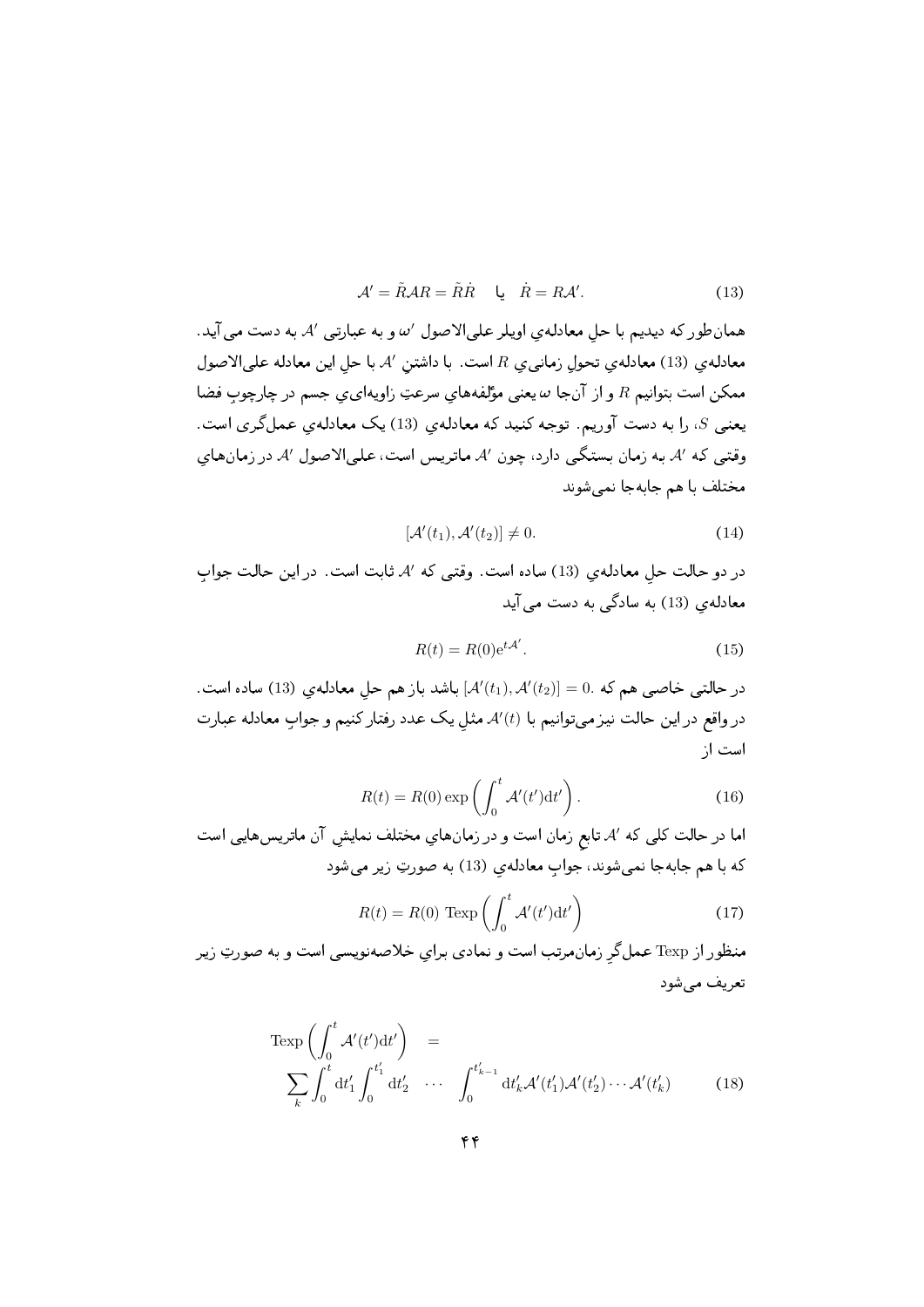اگر بتوانیم این انتگرال زمانمرتب را بگیریم میتوانیم ماتریس  $R$  که همهی اطلاعات در موردِ حرکتِ جسم دوّار دارد را به دست آوریم. در ضمن در پی آن میةوانیم  $\omega$ یعنی مؤلفههای سرعتِ زاویهای در چارچوب فضا نیز را به دست آوریم. اما عملاً این جواب صوری است و کار زیادی نمیتوانیم با آن انجام دهیم. دربخش بعد یک مثالِ ساده که دورانِ آزادِ جسم متقارن است را بررسی می کنیم.

## مثال— دورانِ آزادِ جسم متقارن ۲

منظور از دوران آزاد، دوران جسم درغیاب گشتاور خارجی است. محورهای چارچوب 'S را محورهاي اصليي جسم مي گيريم، به طوري كه محور 3 محور تقارنِ جسم باشد. در اين صورت معادلهي (10) براي جسم متقارن به صورتِ زير در مي آيد

$$
I_1\dot{\omega}_1' + \omega_2'\omega_3'(I_3 - I_1) = 0,
$$
  
\n
$$
I_1\dot{\omega}_2' + \omega_1'\omega_3'(I_1 - I_3) = 0,
$$
  
\n
$$
I_3\dot{\omega}_3' = 0.
$$
\n(19)

لختبی ی دورانبی ی جسم حول محور i است. از این معادلات نتیجه میشود که  $\omega'_3$  ثابت  $I_i$ است و بردار ٬س حول محور 3 با سرعتِ زاویهای ی ثابتِ  $\alpha$  می چرخد.

$$
\omega'_1 = B \cos \alpha t,
$$
  
\n
$$
\omega'_2 = B \sin \alpha t,
$$
  
\n
$$
\omega'_3 = C,
$$
\n(20)

 $\alpha = \frac{C(I_3 - I_1)}{I_1}$  که  $C$  ، $B$  مقادیرِ ثابتی هستند که از شرایطِ اولیه به دست می آیند و ماتریس ⁄A به شکل زیر می شود

$$
\mathcal{A}'(t) = \begin{pmatrix}\n0 & -C & B\sin\alpha t \\
C & 0 & -B\cos\alpha t \\
-B\sin\alpha t & B\cos\alpha t & 0\n\end{pmatrix}
$$
\n(21)

⁄A تابعی از زمان است. دیدیم که حل مسئله به روش مستقیم برایِ وقتی که ⁄A تابع زمان است پیچیده بود. اما هنوز میتوانیم مسئله را با انتخاب چارچوب مناسب به شکل سادهتری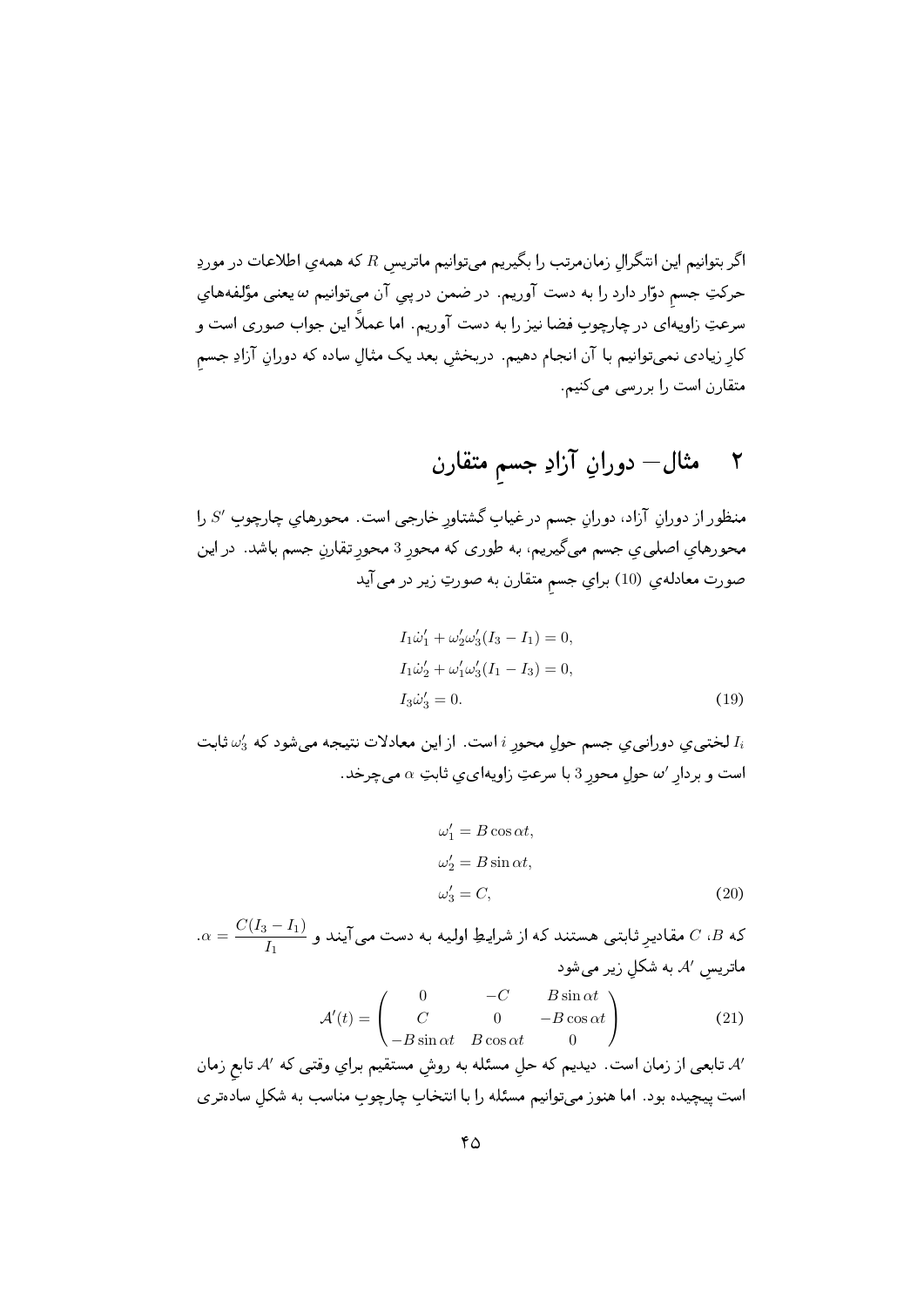حل کنیم. در چارچوبِ "S، که با سرعتِ زاویهای یِ  $\hat{k}'$  به دور ای میچرخد، بردار سرعتِ زاویهای ثابت است. مؤلفههای سرعتِ زاویهای در این چارچوب عبارتاند از

$$
\omega_1^{\prime\prime} = B,
$$
  
\n
$$
\omega_2^{\prime\prime} = 0,
$$
  
\n
$$
\omega_3^{\prime\prime} = C.
$$
\n(22)

ماتریسِ تبدیلی که چارچوبِ  $S''$  و  $S$  را به هم مربوط میکند  $RR_3$   $\approx$  است که  $R_3$  عبارت است از

$$
R_3 = \begin{pmatrix} \cos \alpha t & -\sin \alpha t & 0 \\ \sin \alpha t & \cos \alpha t & 0 \\ 0 & 0 & 1 \end{pmatrix}
$$
 (23)

اثر تبديل  $R_3$  روي هر بردار ثابت چرخاندنِ آن با سرعتِ زاويهاي، يه است. درضمن به طور مستقیم هم میتوانیم نشان دهیم که  $(0 - \alpha)$ 

$$
\mathcal{A}_3 := \tilde{R}_3 \dot{R}_3 = \begin{pmatrix} 0 & \alpha & 0 \\ \alpha & 0 & 0 \\ 0 & 0 & 0 \end{pmatrix} \tag{24}
$$

$$
\begin{aligned}\n\dot{\mathcal{R}} &= \dot{R}R_3 + R\dot{R}_3\\
&= R\mathcal{A}'R_3 + RR_3\mathcal{A}_3\\
&= RR_3(\tilde{R}_3\mathcal{A}'R_3 + \mathcal{A}_3)\\
&= R(\bar{\mathcal{A}} + \mathcal{A}_3).\n\end{aligned} \tag{25}
$$

$$
\bar{A} := \tilde{R}_3 \mathcal{A}' R_3 = \begin{pmatrix} 0 & -C & 0 \\ C & 0 & -B \\ 0 & B & 0 \end{pmatrix} . \tag{26}
$$

بنا بر این معادلهي تحولِ 
$$
\mathcal{R}
$$
 با "A داده میشود که ماتریسي ثابت است  
\n
$$
\dot{\mathcal{R}} = \mathcal{R}\mathcal{A}^{\prime\prime}, \quad \mathcal{A}^{\prime\prime} := \bar{\mathcal{A}} + \mathcal{A}_3 = \begin{pmatrix} 0 & -C - \alpha & 0 \\ C + \alpha & 0 & -B \\ 0 & B & 0 \end{pmatrix}.
$$
 (27)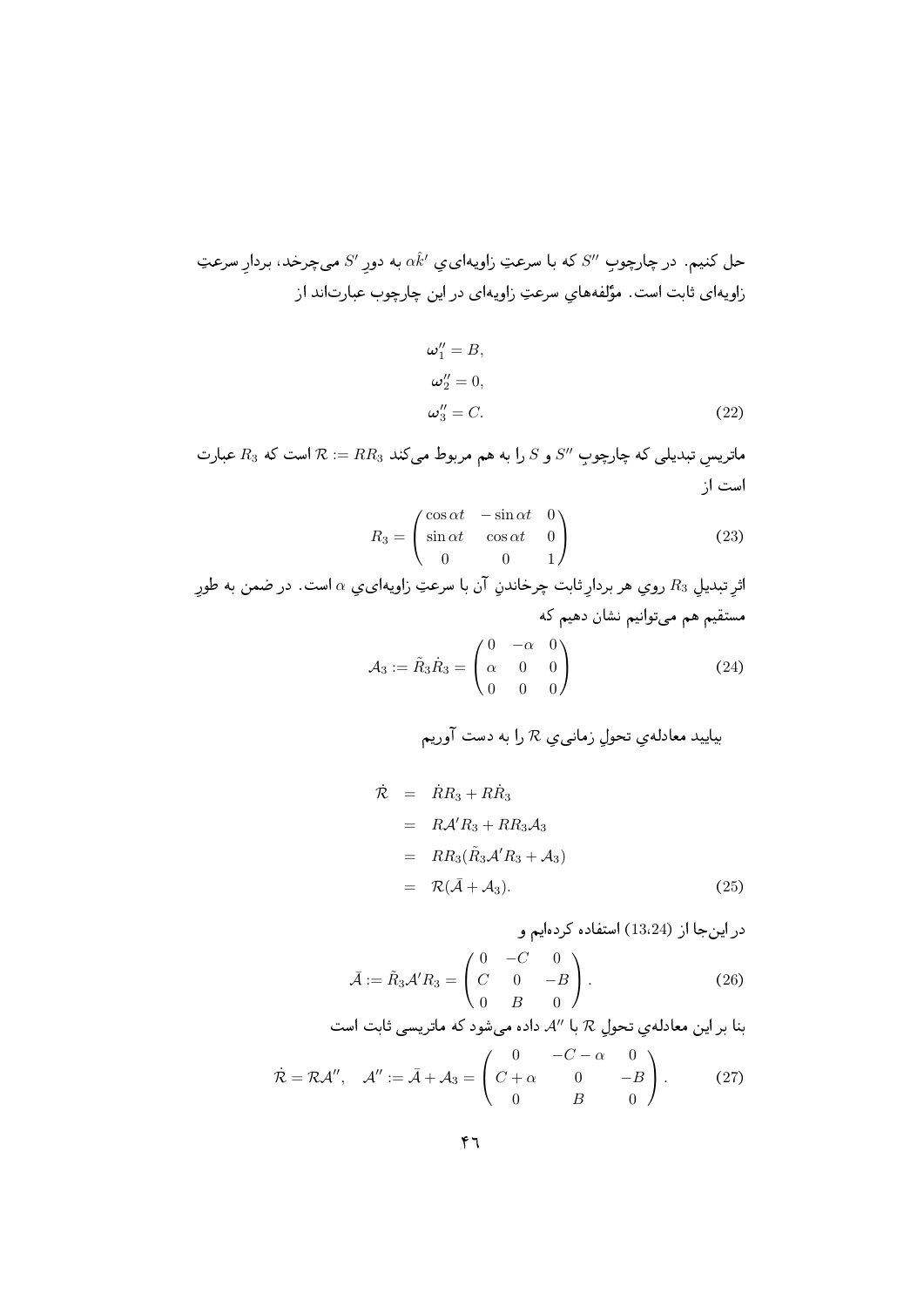$$
\mathcal{R}(t) = \mathcal{R}(0)e^{t\mathcal{A}''}, \quad \Rightarrow \quad R(t) = R(0)R_3(0)e^{t\mathcal{A}''}\tilde{R}_3(t) \tag{28}
$$

$$
R(0) = 1
$$
\n
$$
R(t) = e^{tA''} \begin{pmatrix} \cos \alpha t & \sin \alpha t & 0 \\ -\sin \alpha t & \cos \alpha t & 0 \\ 0 & 0 & 1 \end{pmatrix}.
$$
\n(29)

$$
\omega = R\omega'
$$
بالاخرو از  $\omega$  (t) سفاده از  $\omega$  =  $R\omega'$   

$$
\omega = e^{t\mathcal{A}''} \begin{pmatrix} \cos \alpha t & \sin \alpha t & 0 \\ -\sin \alpha t & \cos \alpha t & 0 \\ 0 & 0 & 1 \end{pmatrix} \begin{pmatrix} B\cos \alpha t \\ B\sin \alpha t \\ C \end{pmatrix} = e^{t\mathcal{A}''} \begin{pmatrix} B \\ 0 \\ C \end{pmatrix}.
$$
 (30)

براي محاسبهي صريحٍ  $\omega$  لازم است  $\mathrm{e}^{t\mathcal{A}^{\prime\prime}}$  را به دست آوريم. اگر ماتريسِ قطريكنندهي را  $U$  بگيريم  $\mathcal{A}''$ 

$$
\mathcal{A}_{D}'': = U^{\dagger} \mathcal{A}'' U, \qquad\nU = \frac{1}{Y\sqrt{2}} \begin{pmatrix} iX & B\sqrt{2} & -iX \\ Y & 0 & Y \\ -iB & X\sqrt{2} & iB \end{pmatrix} \tag{31}
$$

، ${\cal A}''_D$  كه $C+\alpha:={\cal C}+X:={\sqrt{(C+\alpha)^2+B^2}}$  . مقاديرِ ويژهي  ${\cal A}''$  يا در واقع اعضاي قطرِ و صفر هستند، يعني  $\pm iY$ 

$$
\mathcal{A}_{D}'' = \begin{pmatrix} iY & 0 & 0 \\ 0 & 0 & 0 \\ 0 & 0 & -iY \end{pmatrix}.
$$
 (32)

دراين صورت

$$
e^{t\mathcal{A}''} = \sum_{k} \frac{(t\mathcal{A}'')^{k}}{k!}
$$

$$
= U \sum_{k} \frac{(tU^{\dagger}\mathcal{A}''U)^{k}}{k!} U^{\dagger}
$$

$$
= U \sum_{k} \frac{(t\mathcal{A}''_{D})^{k}}{k!} U^{\dagger}
$$

پس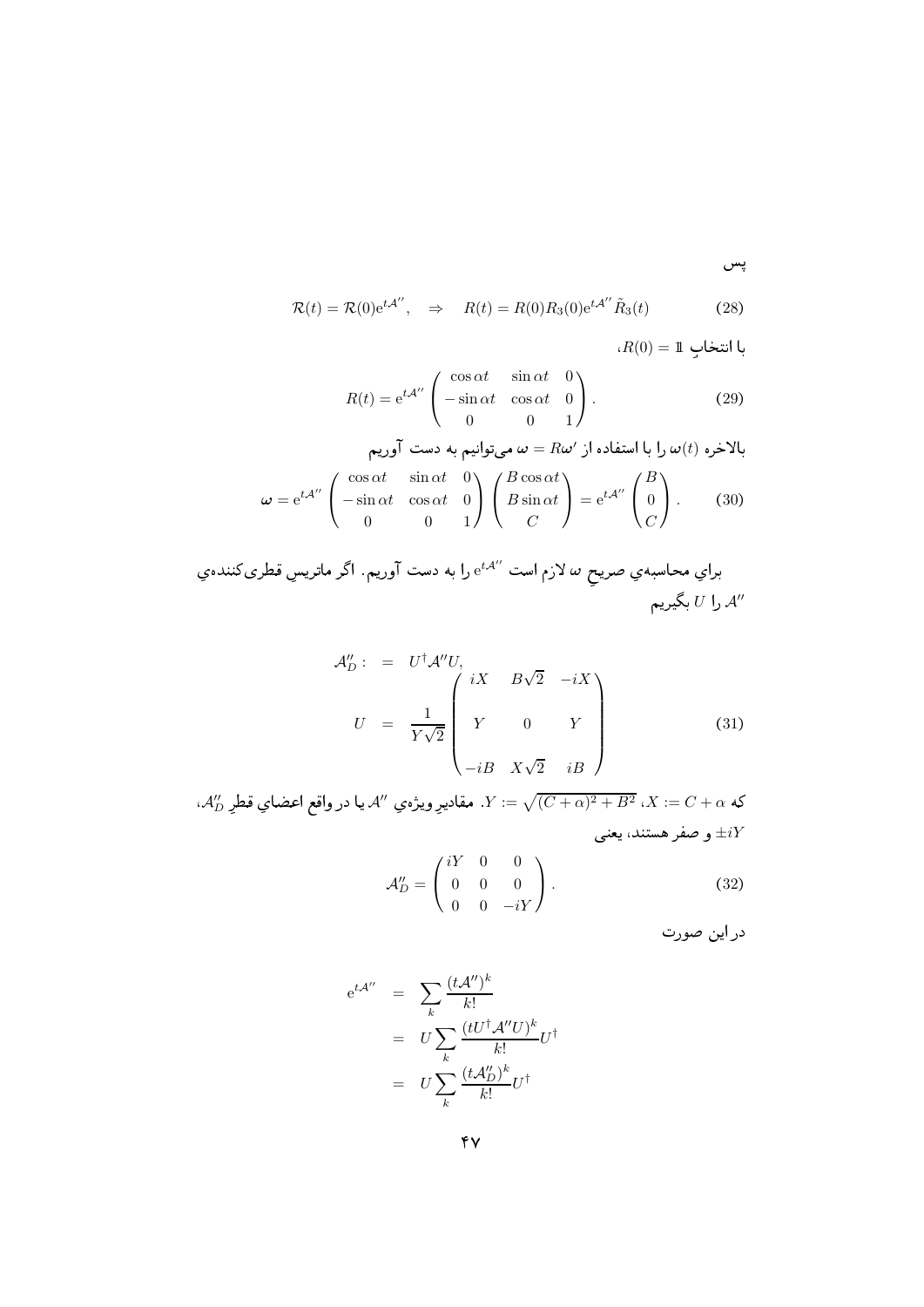$$
= U \begin{pmatrix} e^{itY} & 0 & 0 \\ 0 & 1 & 0 \\ 0 & 0 & e^{-itY} \end{pmatrix} U^{\dagger}, \tag{33}
$$

كه با محاسبهي مستقيم منجر مي شود به

$$
e^{tA''} = \frac{1}{Y^2} \begin{pmatrix} X^2 \cos(Yt) + B^2 & -XY\sin(Yt) & XB(1 - \cos(Yt)) \\\\ XY\sin(Yt) & Y^2\cos(Yt) & -YB\sin(Yt) \\\\ XB(1 - \cos(Yt)) & YB\sin(Yt) & X^2 + B^2\cos(Yt) \end{pmatrix}.
$$
 (34)

با جاگذاری در  $\omega = R$ ، مؤلفههایِ بردارِ سرعتِ زاویهای  $\omega(t)$  در چارچوبِ ثابت در فضا به دست می آیند.

$$
\omega_x(t) = -\frac{2B\alpha(C+\alpha)}{(C+\alpha)^2 + B^2} \sin^2(t\sqrt{(C+\alpha)^2 + B^2}/2) + B,
$$
  

$$
\omega_y(t) = \frac{B\alpha}{\sqrt{(C+\alpha)^2 + B^2}} \sin(t\sqrt{(C+\alpha)^2 + B^2}),
$$
  

$$
\omega_z(t) = \frac{2B^2\alpha}{(C+\alpha)^2 + B^2} \sin^2(t\sqrt{(C+\alpha)^2 + B^2}/2) + C.
$$
 (35)

ثابت $d$ و  $C$  را، كه به ثابتهاي اوليه مربوط اند، مىتوانيم بر حسبِ مؤلفههاي سرعتِ زاويهاي ِ اوليه ي جسم در چارچوب فضا بنويسيم.

$$
B = \omega_x(0), \quad C = \omega_z(0). \tag{36}
$$

و  $\frac{(I_3-I_1)\omega_z(0)}{I_1}$ . بنا بر اين  $\omega$  بردارِ سرعتِ زاويهاي برحسبِ وضعيتِ آغازين به دست می آید.